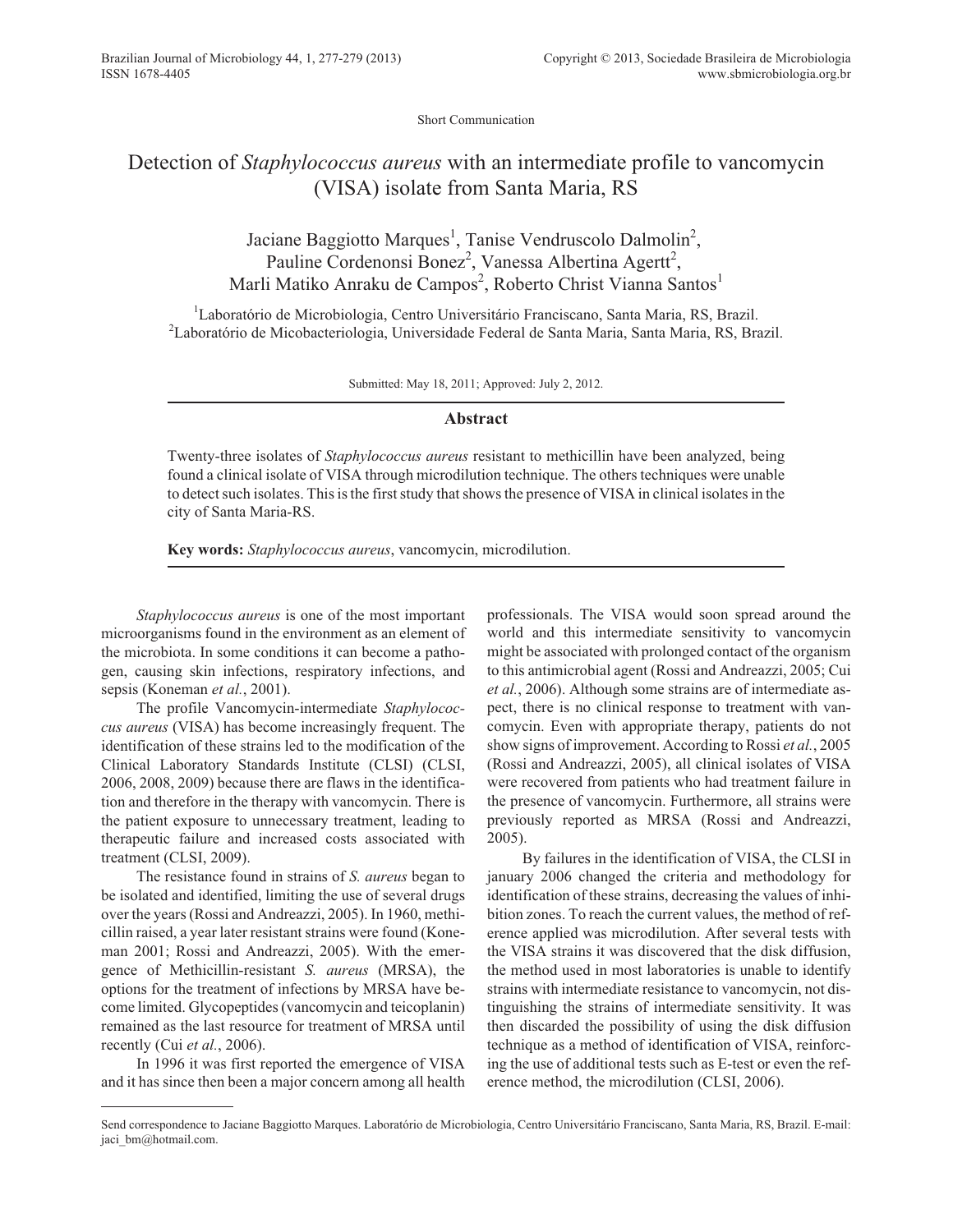Given the clinical importance and difficulty of detection of VISA, this study aimed to detect VISA in clinical isolates from patients hospitalized in Santa Maria-RS.

Twenty-three isolates of methicillin-resistant *Staphylococcus aureus* were analyzed in a clinical laboratory of analysis in the city of Santa Maria-RS in the period from August to October 2010. Being all from clinical specimens of patients hospitalized and kept (Amies or Stuart) under refrigeration. Swabs were taken from the transport and inoculated in Blood Agar culture medium and incubated at 36, 5 °C to 37 °C for 24 hours. After this time, bacterial suspensions were prepared in sterile saline to obtain a turbidity of 0.5 Mac Farland scale, equivalent to  $1.5 \times 10^8$  cfu/mL.

The methods recommended by CLSI 2008 (disk diffusion) and CLSI 2009 (microdilution) and the technology of E-test (Biomérieux, 2011) were applied. To carry out the techniques of disk diffusion and E-test were used Petri dishes with Mueller-Hinton (Merck<sup>®</sup>). Swabs after dipped in bacterial suspension were seeded, being implanted disks and E-test strips. For the microdilution, the medium was Mueller-Hinton broth in microdilution plates with the bacterial suspension and increasing concentrations of vancomycin and incubated for 24 hours at 35 °C  $\pm$  2 °C. The microdilution followed the concentrations recommended by the CLSI in 2009 on the plates and the tests were performed in quintuplicate (CLSI 2008, 2009).

The Table 1 shows the sites of isolation of strains of Methicillin-resistant *Staphylococcus aureus* from hospitalized patients in Santa Maria-RS (Table 1).

According to Swenson *et al.*, 2008 (Swenaon *et al.*, 2009), disk diffusion is ineffective in detecting VISAs and frequently way is proving to be a weak test. It is highly likely, however, that such failures are widely under-reported, since most of the laboratories in the past would have considered these strains as "susceptible" to vancomycin leading to failure with the use of antimicrobials; it means that the laboratory mistake is strongly associated with treatment failure (Tenover and Mollering, 2007; Swenaon *et al.*, 2009).

Currently there is a growing number of VISA mainly found in countries like Japan, United States, France, Britain and Germany, where its incidence is increasing causing a significant spread occurs worldwide and it is necessary more control done by surveillance systems and Centers for Disease Control and Prevention, which have increasingly received reports of isolation of VISA (Tenover *et al.*, 2006; Gyungtae *et al.*, 2010)

Most isolates with reduced susceptibility to vancomycin appear to have developed from pre-existing infections with MRSA after prolonged treatment with vancomycin are insulated with vancomycin intermediate profile (Tenover *et al.*, 2006).

In France, studies performed in a hospital show a prevalence of 0.07% VISA. In the U.S.A., the prevalence increased from 0.3% to 2.3% in just 22 years and in Asia,

**Table 1** - Results of disk diffusion, E-test, and microdilution.

| Strain number                        | Disk difusion   | E-test           | Microdilution |
|--------------------------------------|-----------------|------------------|---------------|
| 1                                    | $20 \text{ mm}$ | $1.0 \mu g/mL$   | $2 \mu g/mL$  |
| $\overline{2}$                       | 26 mm           | $1.0 \mu g/mL$   | $2 \mu g/mL$  |
| 3                                    | $21$ mm         | $1.0 \mu g/mL$   | $2 \mu g/mL$  |
| $\overline{4}$                       | $20 \text{ mm}$ | $1.0 \mu g/mL$   | $2 \mu g/mL$  |
| 5                                    | $22 \text{ mm}$ | $0.75 \mu g/mL$  | $2 \mu g/mL$  |
| 6                                    | $22 \text{ mm}$ | $1.0 \mu g/mL$   | $2 \mu g/mL$  |
| 7                                    | $26 \text{ mm}$ | $0.50 \mu g/mL$  | $4 \mu g/mL$  |
| 8                                    | $20 \text{ mm}$ | $1.0 \mu g/mL$   | $2 \mu g/mL$  |
| 9                                    | $20 \text{ mm}$ | $1.5 \mu g/mL$   | $2 \mu g/mL$  |
| 10                                   | $20 \text{ mm}$ | $1.0 \mu g/mL$   | $2 \mu g/mL$  |
| 11                                   | $18 \text{ mm}$ | $0.75 \mu g/mL$  | $2 \mu g/mL$  |
| 12                                   | $21 \text{ mm}$ | $1.0 \mu g/mL$   | $2 \mu g/mL$  |
| 13                                   | $20 \text{ mm}$ | $1.5 \mu g/mL$   | $2 \mu g/mL$  |
| 14                                   | $22 \text{ mm}$ | $1.5 \mu g/mL$   | $2 \mu g/mL$  |
| 15                                   | 18 mm           | $1.0 \mu g/mL$   | $2 \mu g/mL$  |
| 16                                   | $16 \text{ mm}$ | $0.75 \mu$ g/mL  | $2 \mu g/mL$  |
| 17                                   | $18 \text{ mm}$ | $0.50 \mu g/mL$  | $2 \mu g/mL$  |
| 18                                   | $22 \text{ mm}$ | $1.5 \mu g/mL$   | $2 \mu g/mL$  |
| 19                                   | $18 \text{ mm}$ | $0.38 \mu g/mL$  | $2 \mu g/mL$  |
| 20                                   | $20 \text{ mm}$ | $1.0 \mu g/mL$   | $2 \mu g/mL$  |
| 21                                   | $18 \text{ mm}$ | $0.50 \mu g/mL$  | $2 \mu g/mL$  |
| 22                                   | $20 \text{ mm}$ | $0.75 \mu g/mL$  | $2 \mu g/mL$  |
| 23                                   | $19 \text{ mm}$ | $0.75 \mu$ g/mL  | $2 \mu g/mL$  |
| Quality control<br><b>ATCC 29213</b> | $19 \text{ mm}$ | $0.5-2 \mu g/mL$ | $2 \mu g/mL$  |

countries like Thailand have rates of 0.8% and Japan 0.24% (Adam *et al.*, 2010 Gyungtae *et al.*, 2010).

In Brazil, in the state of Minas Gerais, in the city of Uberlandia a few cases was found of patients colonized with MRSA. With prolonged use of vancomycin among these patients, there was the isolation of a VISA strain (Melo *et al.*, 2005).

In this study, a total of 23 strains tested by disk diffusion test, microdilution, and E-test one isolated VISA were detected, according to Table 1. Disk diffusion and E-test methods were unable to detect VISA, collaborating with other studies (Wang *et al.*, 2006). Therefore it is necessary to encourage clinical laboratories to use microdilution technique for the detection of VISA, as recommended by CLSI 2009 (CLSI, 2009).

This is the first study that shows the presence of VISA in clinical isolates in the city of Santa Maria-RS, Brazil. We detected a strain of vancomycin intermediate, showing the presence of this microorganism in our midst, as it happens in the U.S.A., Japan, France, and Germany where there is an increasing number of strains with intermediate vanco